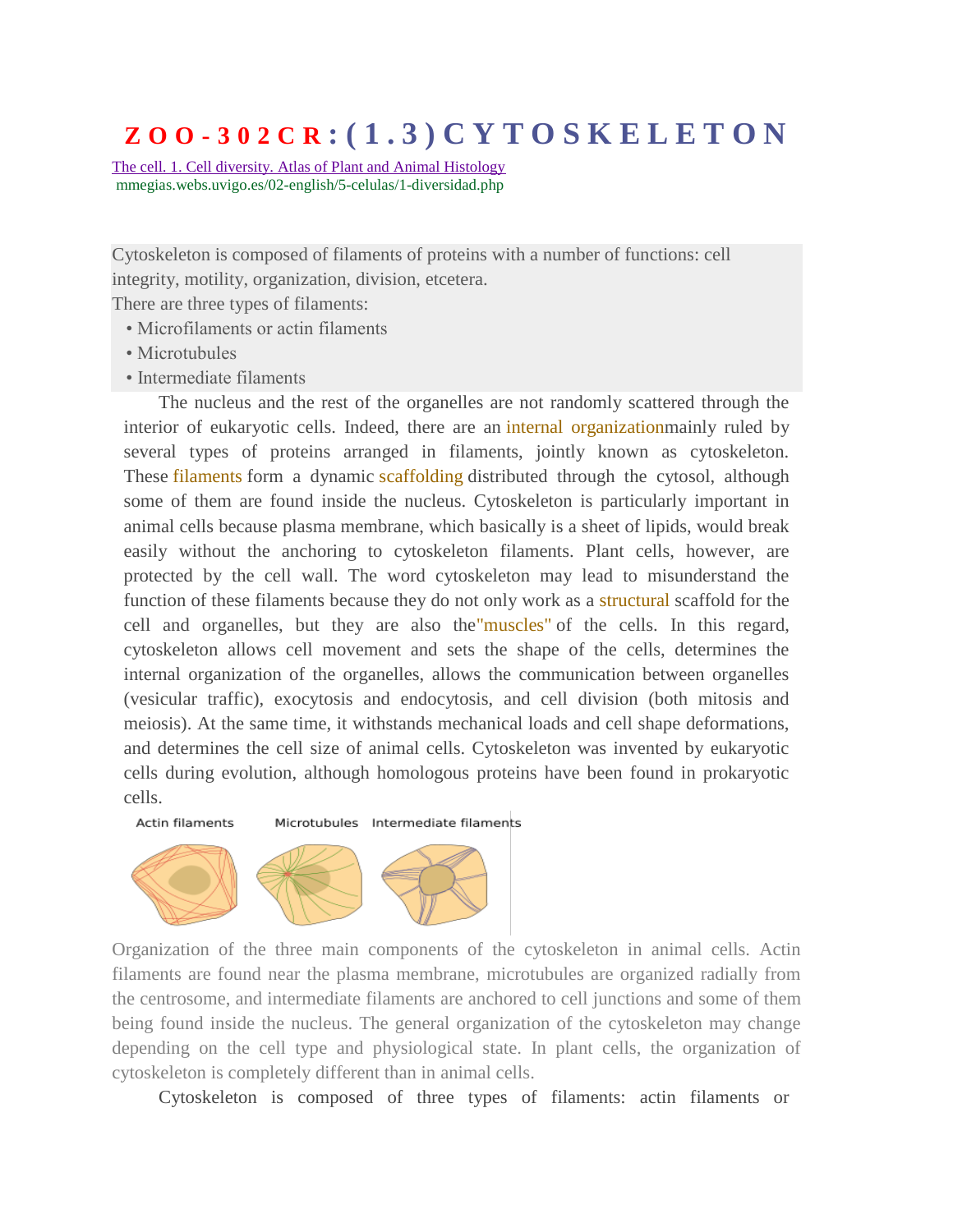microfilaments, microtubules, and intermediate filaments.Actin filaments, polymers of repeated units of actin protein, are in charge of cell movements, endocytosis, phagocytosis, cytokinesis, and more. They also are part of the molecular machinery needed for muscle contraction, and contribute to form some cell junctions (adherent junctions and tight junctions). They are named as microfilaments because their diameter is lower than those of the other cytoskeleton components. Microtubules, as the name suggests, are tubules made up of dimers of  $\alpha$ - and βubulin. Microtubules are needed for the intracellular movement of organelles and vesicles, constitute the skeleton of cilia and flagella, drive the chromosome segregation during cell division, etcetera. Actin filaments and microtubules are used by motor proteins, which are able to carry cargoes using these filaments as rails. Cargoes may be chromosomes, organelles, or macromolecular complexes.Intermediate filaments are responsible for the cell integrity, since they function as intracellular strong cables anchored to cell junctions such as desmosomes and hemidesmosomes. They make possible the adhesion between contiguous cells and cell-extracellular matrix, contributing to the cohesion of tissues. They are specialists in withstand mechanical forces. Unlike the other components of the cytoskeleton, intermediate filaments are polymers that can be made up of different families of proteins, such as keratins, vimentins, laminas, etcectera.

# **A C T I N F I L A M E N T S**

Actin filaments, also known as microfilaments, are one of the cytoskeleton components. Actin filaments are made up of actin proteins.

Actin filaments are polarized structures. They have one plus end and one minus end.

Actin associated proteins modulate the organization and polymerization of the actin filaments.

Functions: cell movement, cell shape, vesicular traffic, cytokinesis, they form microvilli, etcetera.

Actin filaments are one of the cytoskeleton components. In animal cells, actin filaments are located close to the plasma membrane arranged in a cortical scaffolding that supports the plasma membrane. In plant and fungal cells, the cell wall protects the plasma membrane so that the distribution of actin filaments in the cytosol is different.

Actin filaments are built by polymerization of actin proteins, which can be found in two isoforms: alpha- and beta-actin. Beta-actin is the most frequent isoform and is found in most of the animal cells. The amino acid sequence of beta-actin is slightly different from alfa-actin, which is abundant in muscle cells. Actin is a very abundant protein in the cytosol, approximately 10 % of the total cytosolic protein content. From the total cytosolic actin protein pool, some are found as part of the actin filaments (which is known as F-actin), and the remaining is free in the cytosol (known as Gprotein). The proportion of F-actin and G-actin may change depending on the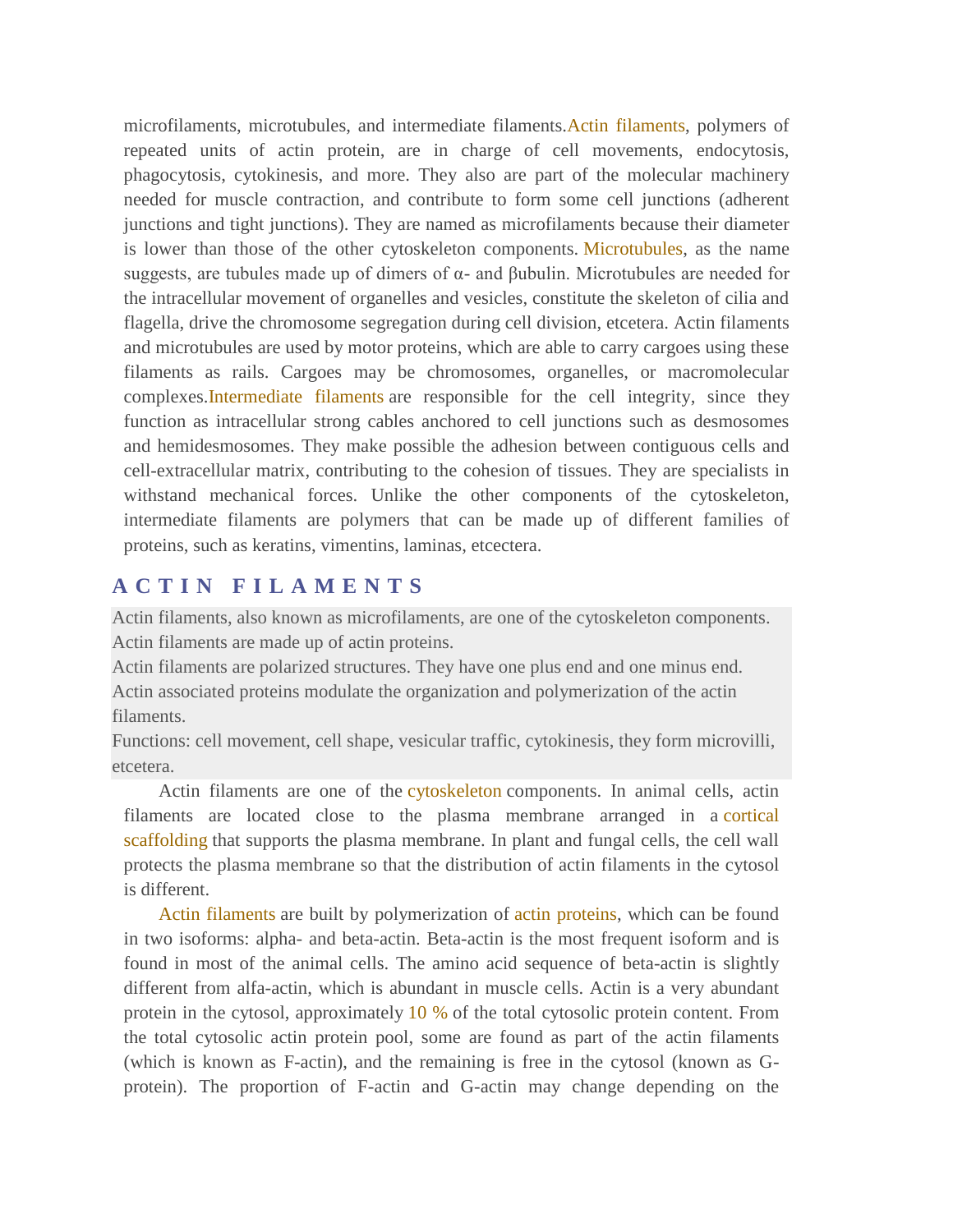physiological state of the cell, so that the number and length of the actin filaments change by polymerization and depolymerization. Without actin, cells cannot divide, move, do endocytosis, or phagocytosis.

Great deal of knowledge about actin filament function has been provided by pathogens. Pathogen manipulation and eukaryotic cell mutants have helped to uncover many of the functional aspects of actin filaments.



Common organization of actin filaments in eukaryotic cells in culture.

# **Structure**

Actin filaments are  $7 \mu m$  in thickness. This is lower than the thickness of the other cytoskeleton filaments, microtubules and intermediate filaments. That is why actin filaments are also known as microfilaments. Every actin filament has a minus end and a plus end, which means that they are polarized filaments. This is because of the ordered disposition of the actin proteins in the filament, they are assembled keeping the same orientation. In the plus end, the polymerization, adding new actin proteins, is more frequent than depolymerization, whereas in the minus end depolymerization is more frequent. The increase and decrease in the microfilament length is by polymerization and depolymerization, respectively. In the cell, these changes are happening all the time, as well as nucleation and complete depolymerization of microfilaments. Actin filaments are the most dynamic component of the cytoskeleton. However, the concentration of free actin proteins in the cytosol is not enough to spontaneously assembling of actin filaments. Thus, the formation of new microfilaments is driven by protein complexes such as Arp2/3 and formins. Arp2/3 proteins work as nucleationsites for new microfilaments, whereas formins stabilize transient spontaneous associations of actin proteins, boosting the formation and elongation rate of microfilaments. This control of microfilament formation and elongation is very useful for the cell because new microfilaments are formed when and where they are needed.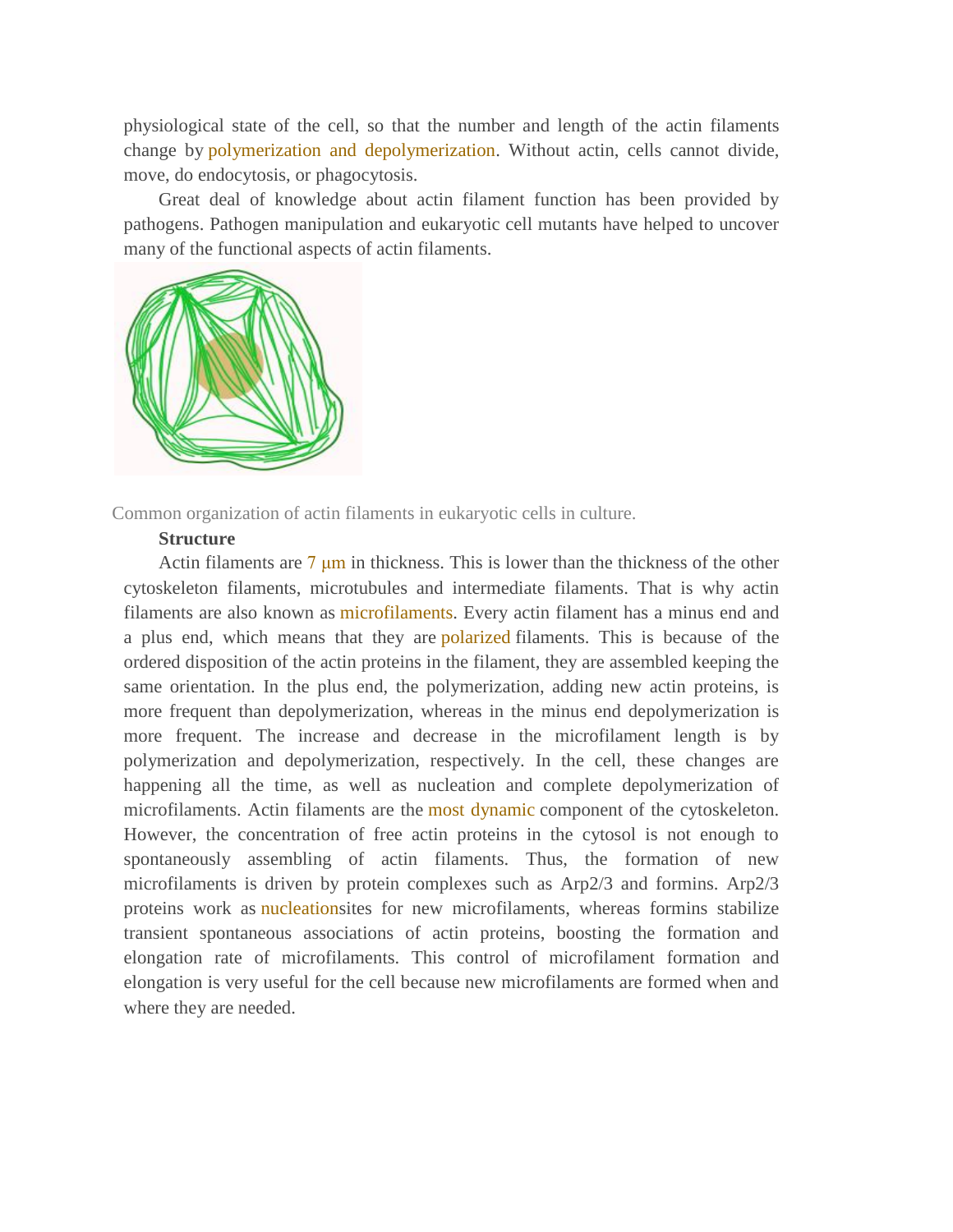

An actin filament is depicted. It is showing the helicoidal arrangement of actin proteins. Microfilaments are polarized structures with two ends (minus and plus ends), which show different polymerization and depolymerization rates. Free ATP-actin proteins are prone to join to the microfilament by polymerization. After some time of being part of the filament, the ATP will be hydrolysed to yield ADP-actin proteins. The ADP-actin form constitutes most of the filament. (Modified from Pollard and Earnshaw, 2007).

Actin filaments are more abundant, shorter, and more flexible than microtubules (see next page). One of the more salient features of the actin filaments is that they are highly adaptable: are formed and removed easily, and are associated between each other in many ways to form 3D scaffolds. This versatility relies on more than 100 different modulator proteins or **actin** associated proteins. These proteins influence the filament polymerization and depolymerization rates, nucleation of new filaments, destruction of existing filaments, as well as 3D organization. Actually, there is no naked actin filaments or free actin proteins in the cytosol, but they are always linked to some associated protein.

Proteins associated to actin filaments can be divided in different categories. A) Affecting polymerization. Some proteins, such as profilin, join free actin (G-actin) and boost actin filament polymerization. Other proteins, such as thymosin, join free actin proteins and hamper the polymerization process by preventing the spontaneous polymerization of actin filaments. B) There are modulator proteins, such as fimbrin and alfa-actinin, which make cross-bridges between actin filaments to form bundles of actin filaments, whereas other proteins make possible the arrangement of actin filaments in reticular structures. C) Some actin binding proteins, such as cofilin, katanin, and gelsolin, break and reorganize the actin filaments. D) There are also proteins that are intermediaries between actin filaments and other proteins. For example,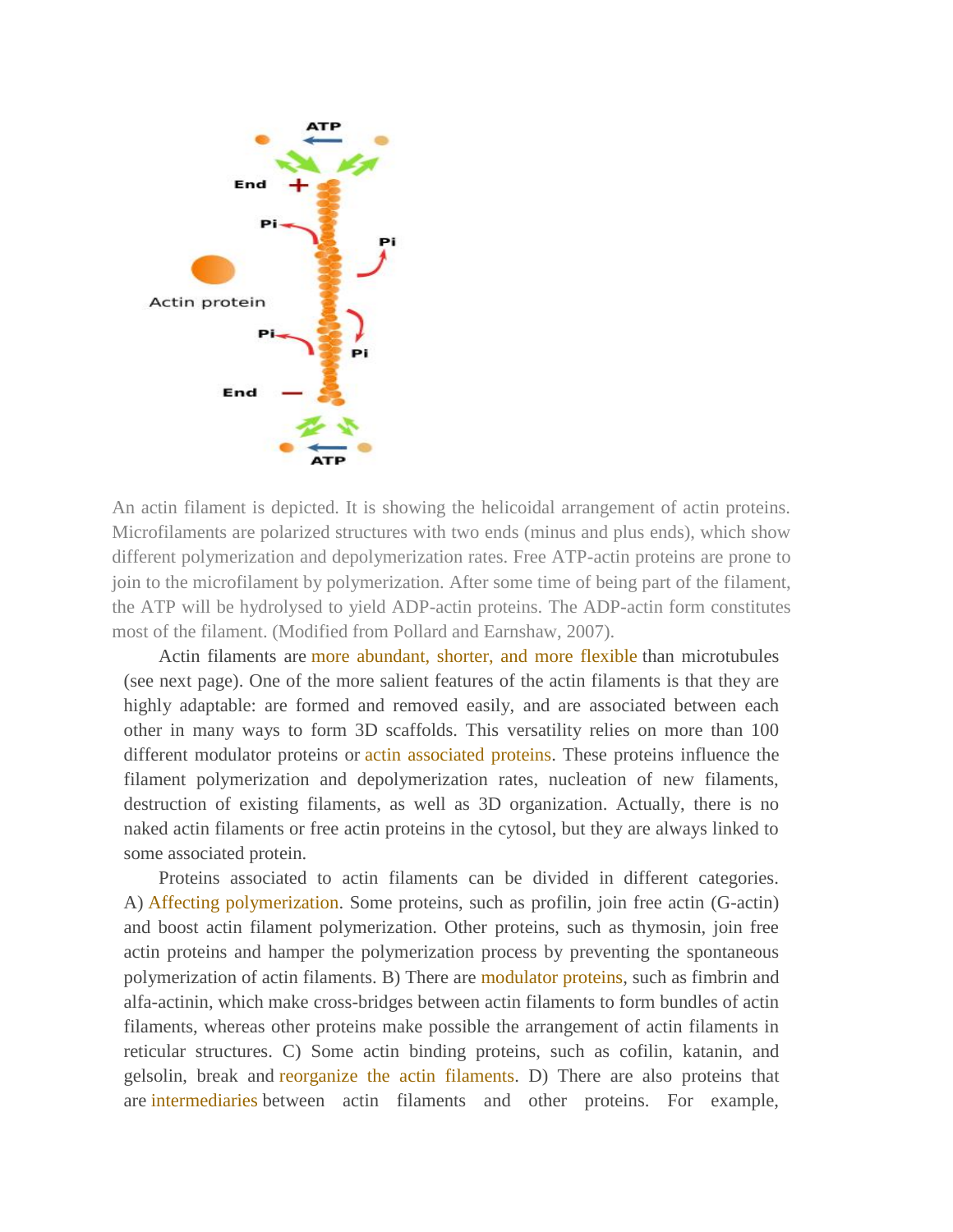tropomyosin mediates interaction between actin filament and myosin in the muscle cells. E) Some proteins are in charge of anchoring actin filaments to other cellular structures like membranes and other components of the cytoskeleton.

There are additional elements that affect the action of actin associated proteins on the behavior of actin filaments, such as calcium concentration, activity of Rho-GTPases, presence of lipids, and higher or lower gen expression of their genes. There are also drugs that influence the polymerization of actin filaments. For example, cytochalasin inhibit polymerization, whereas phalloidin inhibit depolymerization.



Polymerization and depolymerization of actin filaments are under the control of many actin associated proteins. In this image, several organizations of actin filaments are depicted, as well as the actin associated proteins that influence these arrangements. (Modified from Pollar and Earnshaw, 2007).

## **Functions**.

**Cell movement**. Cells do not swim, they crawl through the tissues, as do, for example, the embryonic cells during development, amoeba when moving around, lymphocytes when heading toward damage tissues, and the growth cone of neurons when searching for their targets. For cell movement, several steps are needed: production and extension of cytoplasmic protrusions, adhesion of these protrusions to some elements of the environment, and drag the rest of the cell toward these anchoring points. The cellular protrusions are known as *podia*, lamellipodia when they are sheetlike, filopodia when they are thin and long, and lobopodia when they are thick and tubular. When cells are treated with cytochalasin, a polymerization inhibitor of actin filaments, protrusions disappear and cells stop moving. This indicates that actin has a prominent role in protrusions formation. Actually, it is known that it is the actin polymerization what pushes plasma membrane outward and forms the protrusions. Nucleation of actin filaments by Arp 2/3 is very important during the lamellipodia formation. When these protrusions make physical contact with an extracellular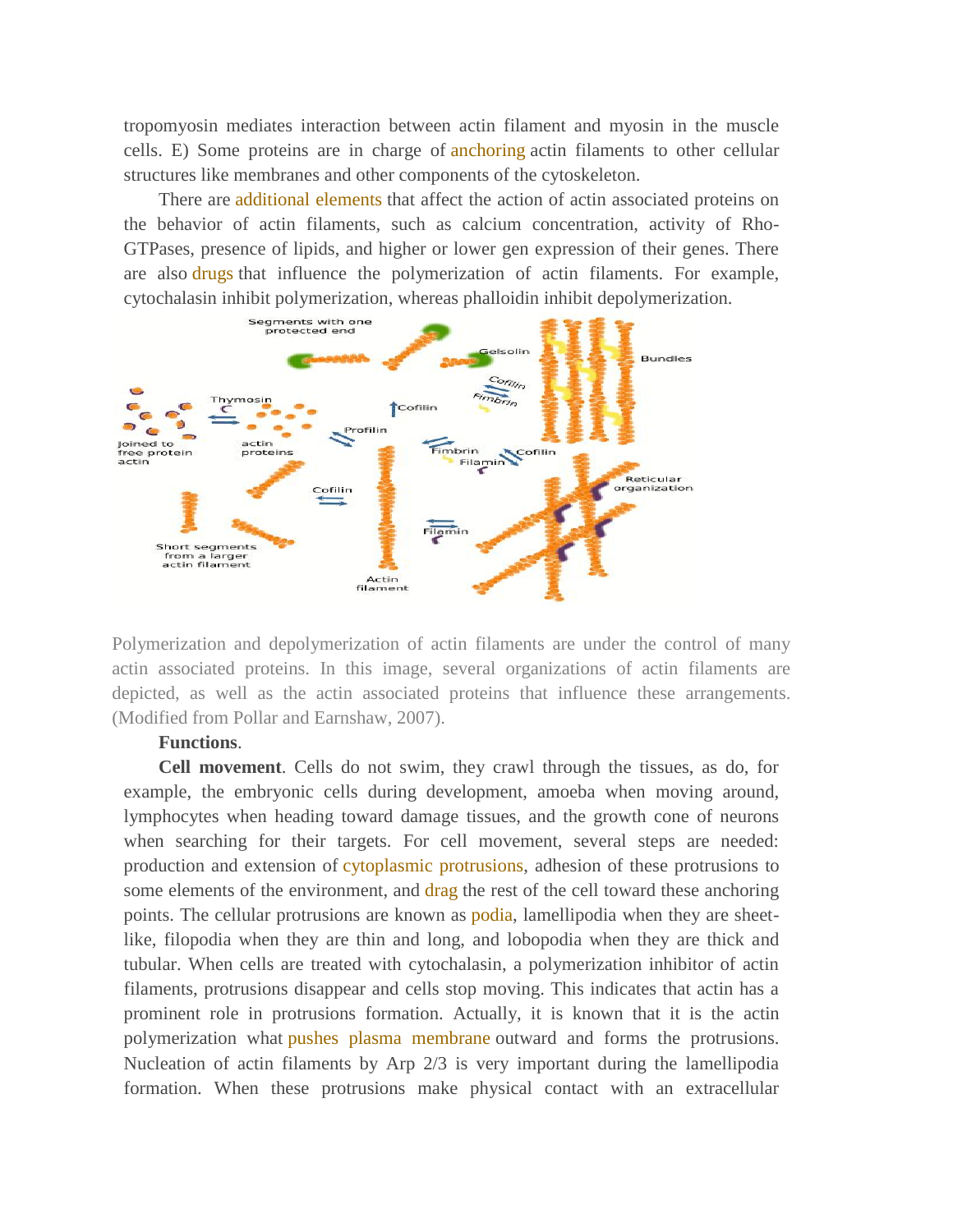element, either extracellular matrix molecules or other cell, adhesion proteins located in the plasma membrane establish anchoring points. Once the cell makes an adhesion contact, intracellular actin filaments, together with the motor protein myosin, help to move all the intracellular content toward the anchoring points.

**Intracelular movement**. Organelles are moved through the cytoplasm individually, and also in groups when the cellular shape is changed. Actin filaments, together with myosin motor proteins, help with the organelle movements. This role is very important in plant cellswhere most of the internal movements of organelles are carry out by actin filaments, whereas microtubules are the main responsible for these movements in animal cells. Myosin motor proteins walk along the actin filaments propelled by the energy of ATP. There are two main types of myosin: I and II. Myosin I protein contains a globular structure, known as head, that binds to actin filaments, and a tail that selects the cargo to be transported. By means of conformational changes, the head is able to move along the actin filament, dragging the cargo. Myosin I is found in most of the eukaryotic cells and may transport some organelles, but it can also produce deformations of the cellular periphery, such as protrusions.

Myosin II is a family of proteins mainly found in muscle cells, although it is also present in other type of cells. This protein has two heads, with motor activity by using ATP, and a tail. Myosin II usually appears in couples linked by their tail. In muscle cells, many myosin II molecules are joined together to form the myosin filaments, known as thick filaments, where every myosin II protein is oriented with the head toward one of the ends of the filament and the tail toward the middle part of the filament. Thus, there are tails forming the compact part of the filament and heads protruding at the surface. In this way, those actin filaments in contact with a myosin filament are always dragged toward the middle part of the myosin filament. This process is the molecular mechanism for muscle contraction and animal movement. In the smooth muscle, the interaction between actin filaments and myosin filaments is mediated by phosphorylation of myosin heads. In this way, all the process of dragging actin filaments by myosin is slower because kinases are needed.

Sometimes, actin filaments are able to move organelles in a weird way: a short actin filament becomes attached to an organelle by one of its ends and the polymerization (elongation) of this filament pushes the organelle through the cytosol.

**Endocytosis and phagocytosis**.In animal cells, actin filaments are usually located close to the plasma membrane, in the so-called cellular cortex or periphery, although they are also found in inner places of the cell. The peripheral localization is suitable for participating in endocytosis and phagocytosis. Formation of vesicles in the plasma membrane is not accomplished if the actin filaments are inhibited. Furthermore, the cellular protrusions, needed during phagocytosis to engulf particles, depend on the actin filaments polymerization.

**Cytokinesis**. The final constriction of the cytoplasm during cell division is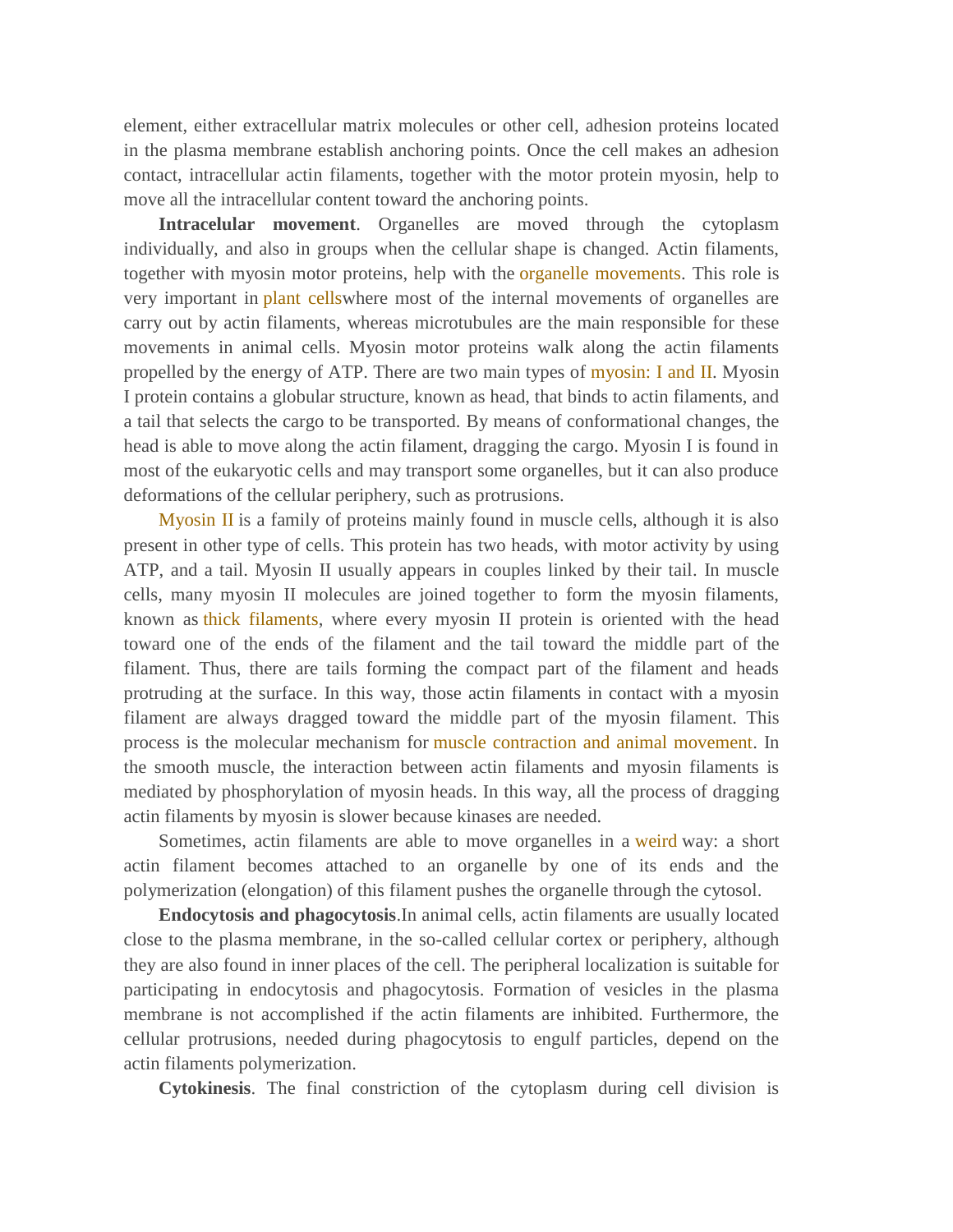produced by a ring of actin filaments that, helped by myosin motor proteins, gets progressively smaller in diameter until the complete separation of the cytoplasm of the two new cells. This process is mediated by type II myosin.

**Membrane domains**. Actin filaments may influence the lateral movement of proteins of the plasma membrane by acting as physical barriers, like fences, on the cytosolic face of the plasma membrane. In this way, actin filaments are able to delimitate areas where the movement of the proteins are confined, and hamper long lateral movements by diffusion.

**Microvilli.** Microvilli are filiform expansions of apical part of some cells, particularly abundant in epithelial cells, where they increase the surface of the plasma membrane (more than 30 %). For example, they can be found in the epithelium of the gut and in the proximal tube of the nephron. Every of these little expansions or microvillus are 1 to 2  $\mu$ m height and around 0.1  $\mu$ m thick. They contain several dozens of actin filaments oriented parallel to the longitudinal axis of the microvillus. These filaments are interconnected by proteins like myosin, fimbrin, and vilin, and together form a strong scaffold. Furthermore, thanks to other intermediary proteins, the actin filaments are anchored to the plasma membrane. At the base of microvilli, in the peripheral cytoplasm, there is a net of proteins known as terminal web, which is composed of actin filaments, spectrin, myosin II and tropomyosin. The terminal web connects the actin filament of every microvillus between each other and stabilizes the whole set of microvilli.

## **M I C R O T U B U L E S**

Microtubules are a component of the cytoskeleton, made up of many dimers of  $\alpha$ - and  $\beta$ - tubulin proteins.

Microtubules are polarized filaments where polymerization and depolymerization of the microtubule alternatively occur, process known as dynamic instability.

Microtubules are mainly nucleated by protein complexes known as γ-tubulin rings.

In the animal cells, γ-tubulin rings are located in the pericentriolar material of the centrosome. In plant, they can be found at different locations of the cell.

Microtubules are involved in a number of cellular functions such as intracellular organization of the cytoplasm and the cell division. These jobs are done with the help of motor proteins: dyneins and kinesins.

Cilia and flagella have microtubules for structural support and movement (helped by motor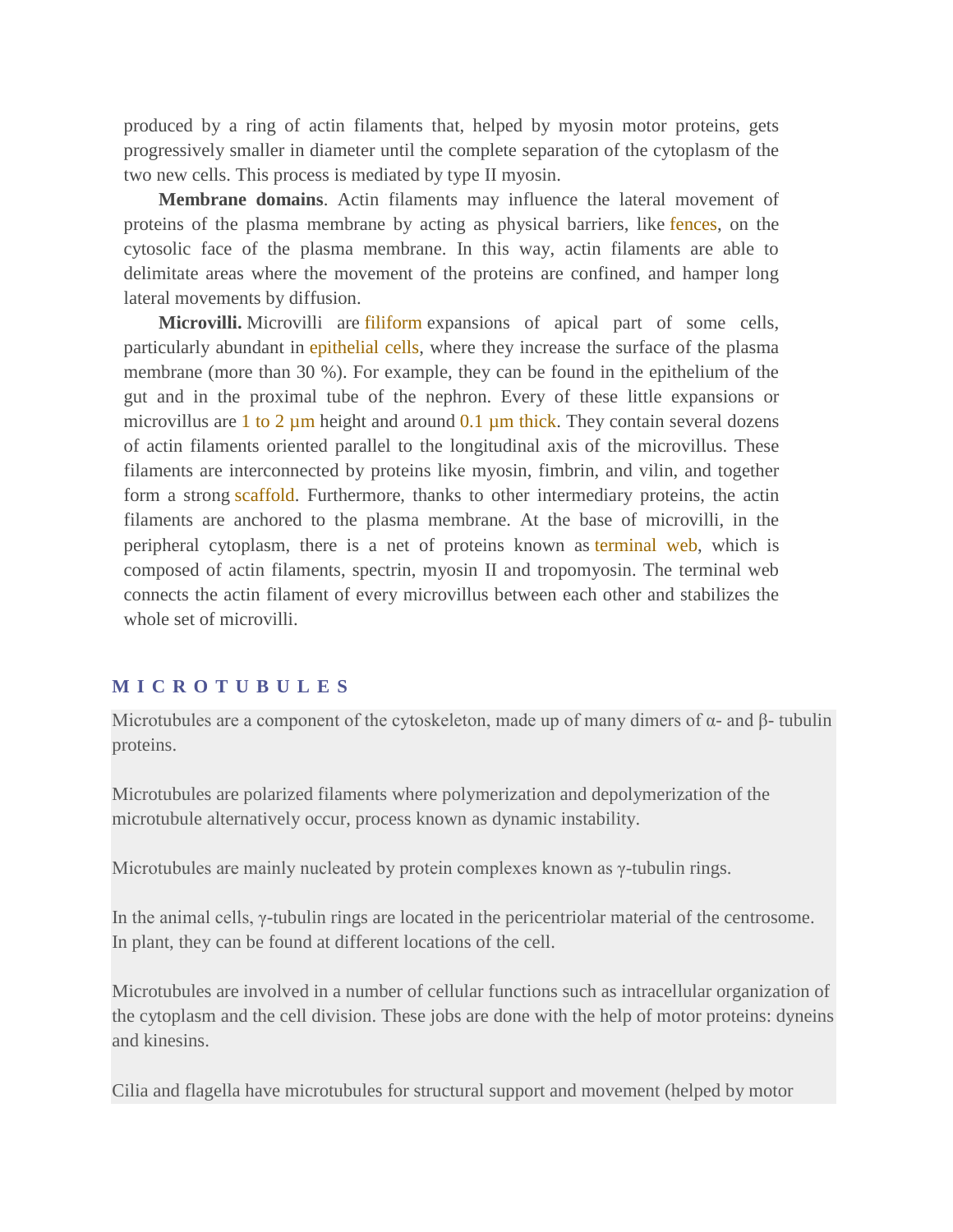proteins).

Microtubules are a component of the cytoskeleton involved in the organization of the eukaryotic cell cytoplasm. They carry out many functions, such as the spatial organization of organelles, work as tracks for vesicular trafficking, are needed for cell division since they form the mitotic spindle, help with the cell movement, and are the skeleton of cilia and flagella.



Organization of microtubules in an animal cell in culture.

# **Structure**

Microtubules are long and relatively stiff tubules. Their wall is made up of many dimers of globular proteins:  $\alpha$ - and  $\beta$ -tubulin, which are lined up in long rows known as protofilaments. Within a protofilament, there is no chemical bonds between adjoining tubulin dimers. A microtubule is usually composed of 13 protofilaments.  $\alpha$ - and β-tubulin pairs are oriented in the same way, so that there is always  $\alpha$ -tubulin in one end of the protofilament and β-tubulin in the other. Thus, microtubules are polarized structures. The end formed by α-tubulin is known as minus end, and that formed by β-tubulin is known as plus end. Microtubules are dynamic structures, which means that there is a continuous gain and lost of tubulin dimers, i.e. polymerization and depolymerization, respectively. New tubulin dimers are mainly added to the plus end, where the growth of the microtubule usually happens, although depolymerization also occurs. In the minus end, depolymerization prevails over polymerization. In this way, microtubules growth occurs at plus end, whereas shrinkage occurs at the minus end. That is why the minus end is usually protected against lost of tubulin dimers. However, plus end is very dynamic, and polymerizationdepolymerization alternancecommonly happens, sometimes so intense that the microtubule may disappear by a complete depolymerization.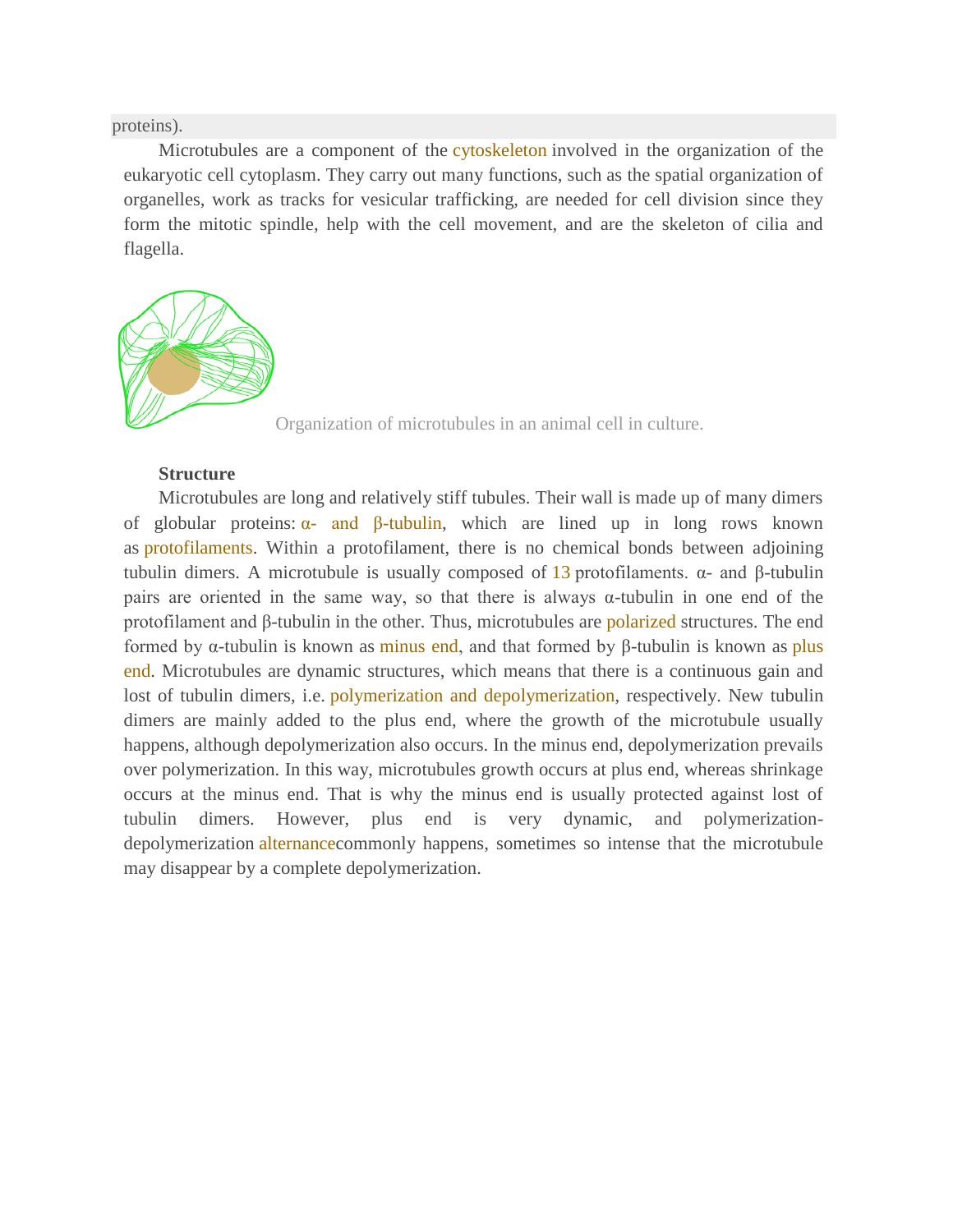

Transmission electron microscopy image showing microtubules inside a dendrite of a neuron. Microtubules are oriented parallel to the long axis of the dendrite.



Organization of the tubulin dimers inside one protofilament. Note that α-tubulin is oriented to the minus end, whereas β-tubulin is the plus end.

Microtubules undergo a continuous polymerization and depolymerization, mainly happening in the plus end. In fibroblasts, half of the available tubulin is free in the cytosol, and the other half are microtubules. This situation is quite different from that of the intermediate filaments, where most of the proteins are in the filaments. In microtubules, there is a continuous interchange of tubulin dimers between the microtubules and the cytosol, which becomes important when cell has to change the spatial arrangement of microtubules.

#### **Dynamic instability**

Once a microtubule has been nucleated, the growing in length is by addition of new tubulin dimers to the plus end. The growth is stopped from time to time, and growth periods are alternated with shrinkage periods. The depolymerization is sometime so fast that the complete microtubule may disappear. But, it is most frequent the restarting of a new polymerization period. This alternance happens in most of the plus ends of cytosolic microtubules, and it is known as dynamic instability. How is the molecular process?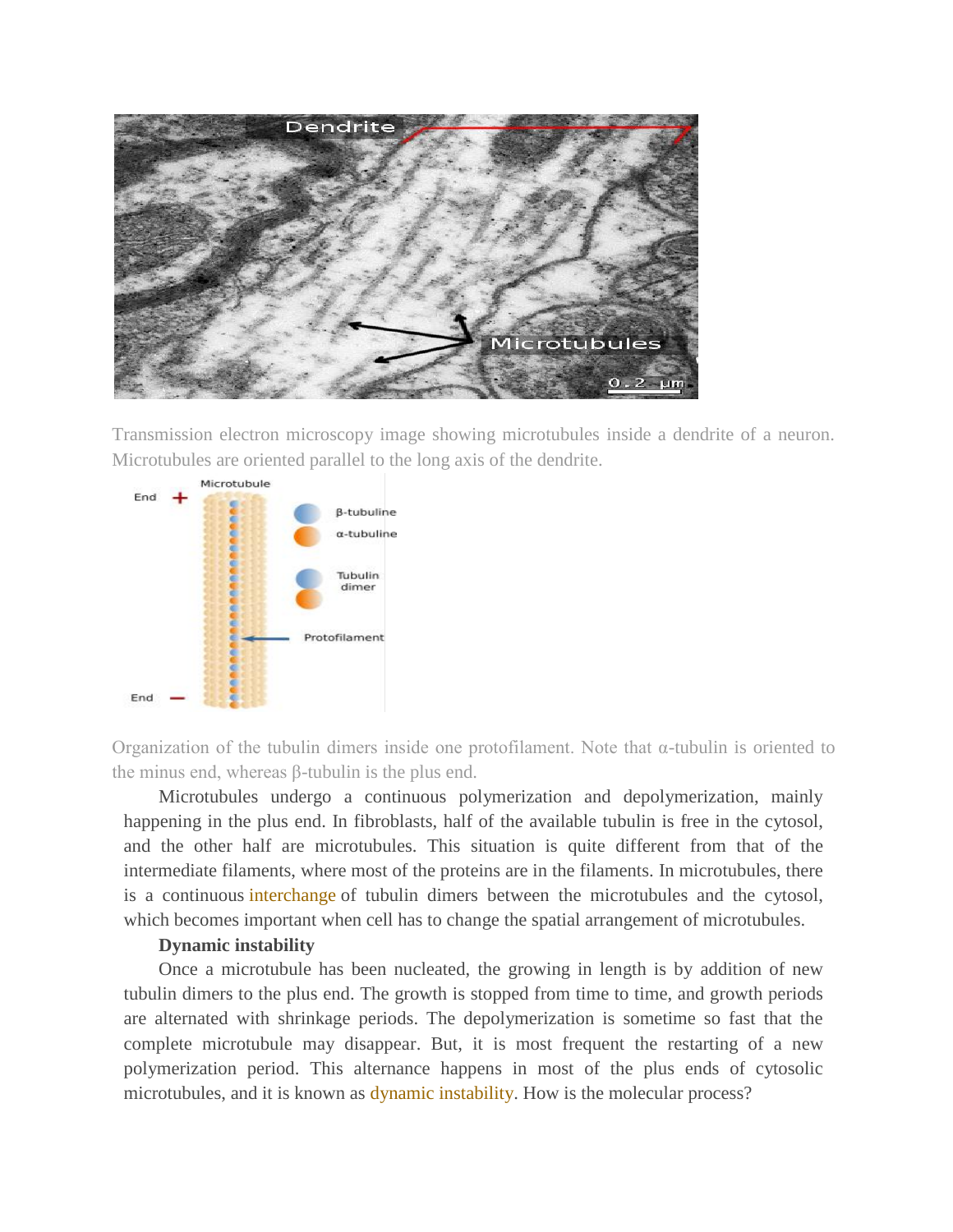

Microtubule, polymerization

In this image, GTP- and GDP-tubulin dimers are depicted. In the cytosol, GDP-tubulin dimers are transformed in GTP-tubulin dimers, whereas the opposite process occurs in the so-called hydrolysis zone of the microtubule wall. A microtubule shrinks when GDP-tubulin dimers are part of the plus end (there is no GTP cap), whereas it grows when GTP-tubulin dimers constitute the plus end (there is GTP cap).

Free tubulin dimers have a GTP molecule linked to the β-tubulin. Sometime after the joining of tubulin dimer to the plus end of a microtubule, GTP is hydrolyzed to ADP and inorganic phosphate (Pi). However, the hydrolysis is not inmediate. If the rate of adding tubulin dimers to the plus end is faster than the hydrolysis rate, there will be always a group of tubulin dimers with GTP in the plus end, which is known as GTP-cap. GTP-cap stabilizes the plus end of the microtubule and boosts the polymerization. The addition, polymerization, of new tubulin dimers depends on many aspects and may be different in different parts of the cytosol, where the plus end may be located. If the addition rate is low, the hydrolysis rate may overcomes the polymerization speed. This means that there are ADP-tubulin dimers at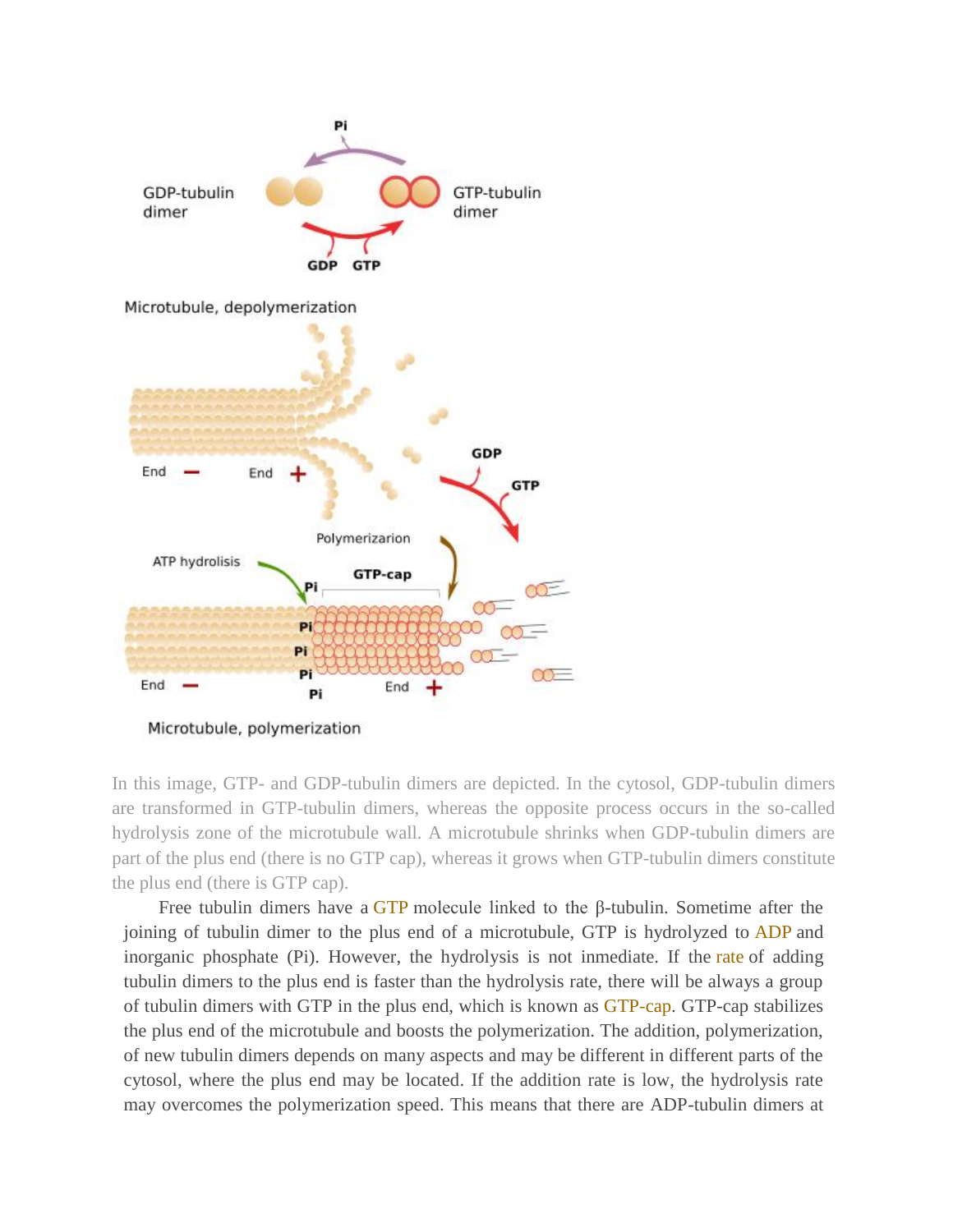the plus end, which form non so stable protofilaments. In this situation, depolymerization starts, and ADP-tubulin dimers are released to the cytosol. In the cytosol, ADP-tubulin dimers are quickly phosphorylated to GTP-tubulin dimers, which are ready to join to a microtubule plus end. If the polymerizaation rate increases, the GTP-cap will be formed again and elongation of the microtubule restarts.

#### **MAPs**

As occurs with other cytoskeleton filaments, there are microtubules associated proteins(MAPs). They regulate the polymerization and depolymerization, stability, as well as 3D organization of the cellular scaffold of microtubules. MAPs usually interact with the microtubule plus end, affecting the dynamic stability, either by boosting growth or depolymerization. For example, XMAP215 and EB proteins favour the polymerization by stabilizing tubulin dimers in the microtubule plus end. Katanin develops a more drastic action because it breaks the microtubules down into pieces, which are quickly depolymerized or may function as seeds for new microtubules. MAPs also allow microtubules to interact with other cellular elements such as organelles or cytosolic molecules. Some substances that affect the polymerization or depolymerization of microtubules have been used as medicine drugs. For example, colchicine inhibit microtubule growth, whereas taxol strongly attach to microtubules avoiding depolymerization.

#### **MTOCs**

The concentration of cytosolic tubulin dimers is not high enough to spontaneously polymerizes and form new microtubules. In the cell, there are structures known as microtubule organizing centers (MTOCs) where microtubule are nucleated. The minus end of the new microtubules are anchored at MTOCs, whereas the plus end grows microtubules through the cytosol. Rings of  $\gamma$ -tubulin, located at the MOTCs, are molecular complexes where new microbules nucleate. Other proteins, such as TPX2 and XMAP125 also contribute to form new microtubules, either alone or cooperating with γ-tubulin rings.

Centrosome is the major MTOC in animal cells. It is the main responsible for the number, localization and spatial organization of microtubules in the cytoplasm. In most of the animal cells, during G1 and G0 phases of the cell cycle, there is one centrosome per cell located close to the nucleus. Although one centrosome is commonly found in most of the animal cells, there are others like megakaryocytes containing multiple centrosomes, whereas muscle fibers lack centrosomes, and neurons show non radial microtubule organization. Centrosome is made up of two components: a couple of orthogonally oriented centrioles and a surrounding pericentriolar material, which is mostly proteins. Every centriole is a cylindrical structure with a wall made up of 9 triplets of microtubules. A typical centriole is  $0,5 \mu m$  in length and  $0,2 \mu m$  in diameter.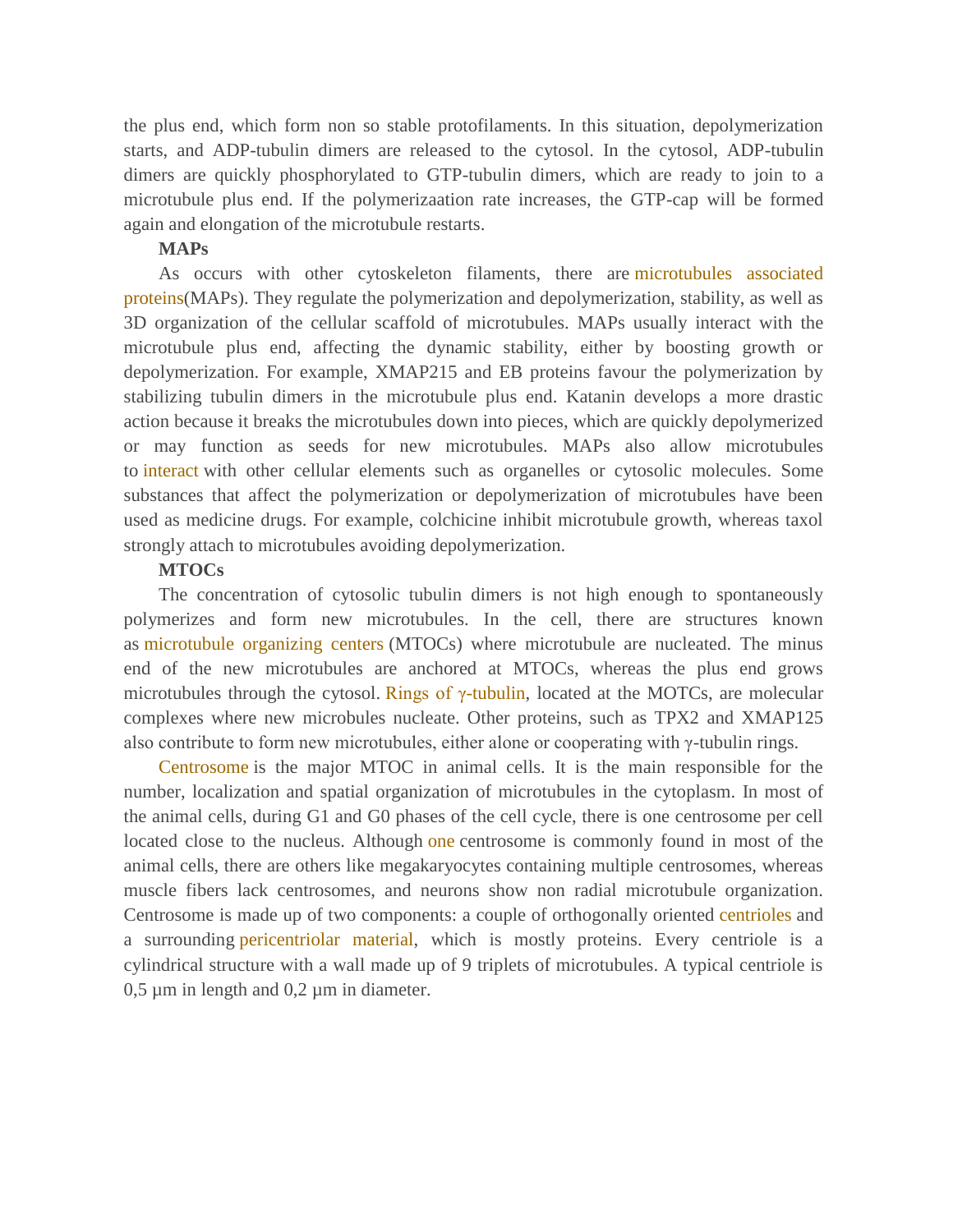

In animal cells, centrosome is the main responsible for the microtubule scaffold organization. Centrosome contains a couple of orthogonally arranged centrioles surrounded by the pericentriolar material. γ-tubulin rings, which nucleate microtubules, are located in the pericentriolar material.

There are many  $\gamma$ -tubulin molecules in the pericentriolar material organized as rings, known as γ-tubulin rings. Centrioles, however, do not participate in the formation of microtubules nor in the spatial orientation, except the distal and subdistal appendages, which are structures attached to centrioles that can nucleate microtubules. The function of centrioles is still a mystery. For example, plant cells lack centrioles, and they can segregate chromosomes and divide in two new cells, and organize their microtubules without any problem. Centrioles are similar to basal bodies, structures located in the basal part of cilia and flagella. Basal bodies are capable of nucleating microtubules to form the skeleton of cilia and flagella. In lab conditions, spontaneous polymerization of microtubules can be done when γ-tubulin is present, and the concentration of  $\alpha$ - and β-tubulin dimers is high enough. But such conentrations are hardly found in the cytosol.

Centrosome, besides being a microtubule nucleator, is also important during the cell cyclebecause it contains many proteins involved in the progress of the cell cycle and in the organization of the mitotic spindle. For example, duplication of centrosomes before mitosis is essential to produce two "healthy" new cells. In this way, centrosome has been proposed as the cause of different types of cancer since many tumor cells have supernumerarycentrosomes that may produce multipolar mitotic spindles and unequal distribution of chromosomes (aneuploidy).

There are other cellular places where microtubules can be nucleated. For example, chromosomes during mitosis, cisterns of Golgi apparatus, basal bodies of cilia and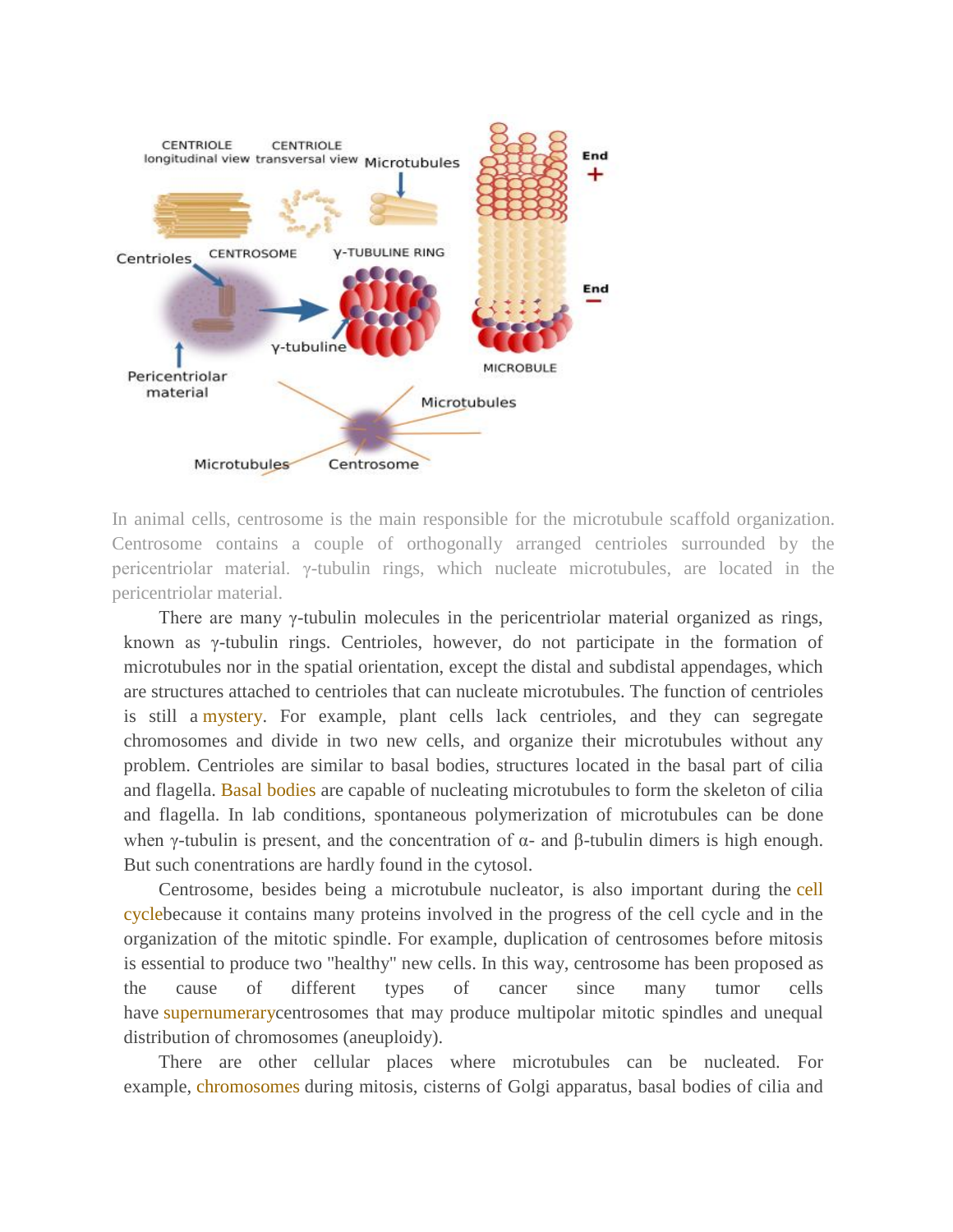flagella, and some new nucleation points sometimes depend on other microtubule. Blepharoplasts(also MTOCs) are molecular complexes of plant cells, occasionally found in animal cells, which are able to nucleate microtubules, and sometimes give rise to centrioles and centrosomes. Plant cells lack centrioles and do not form typical centrosomes, but they have γ-tubulin rings throught the cytoplasm or associated to the nuclear envelope, so that they mainly nucleate microtubules in the cytoplasm periphery and on the nuclear envelope. In plant cells, the mitotic spindle is made up of microtubles nucleated on the chromosomes. In any case, γ-tubulin rings are needed. In yeasts, the main MTOC is known as polar body, which is inserted in the nuclear envelope (the mitotic spindle is intranuclear).

## **Function**

Organization and movement of organelles. Microtubules are classified in two types: stable microtubules, located in cilia and flagella, and dynamic microtubules, located in the cytosol. Cytosolic microtubules, besides their role in the mitotic spindle formation and chromosome segregation, are also involved in the internal movement of organelles such as mitochondria, lysosomes, pigment inclusions, lipid drops, etcetera. They are also needed for vesicular trafficking. When cells in culture are observed at light microscopy, organelles show an alternation between quick movement and quiet periods. This behavior, known as saltatory movement, occurs when organelles are moving along the microtubules.

Microtubules are rather passive structures since they do not interact directly with organelles. The movement of organelles along the microtubules is produced by the activity of proteins known as motor proteins. There are two families of motor proteins: kinesins and dyneins. Both can "walk" along the external surface of microtubule walls. Kinesins go toward the plus end, whereas dyneins go toward the minus end. Their molecular structure has two globular domains and a tail domain. The globular domains bind ATP, generate the movement, and interact directly with the microtubule, whereas the tail selects and binds the cargoes (mainly organelles). ATP hydrolysis in the globular part leads to tridimensional molecular changes that allow the movement of the protein along the microtubule, dragging the cargo. Besides moving cargoes through the cytoplasm, motor proteins are also involved in the shape and localization of some organelles such as the Golgi complex and endoplasmic reticulum. Addition of colchicine depolymerizes the microtubular system of the cell, and both organelles collapse and divide in small vesicles scattered through the cytoplasm. When colchicine is removed and microtubule repolymerization occurs, both organelles get again the typical shape and cellular localization. These experiments indicate that there are proteins in the membranes of these organelles that are recognized by motor proteins.

Cilia and flagella are cellular structures protruding from the cell surface, contain microtubules, and are delimited by plasma membrane. Cells use cilia and flagella to move the surrounding liquid. They are also sensory structures. Cilia are shorter than flagella, are more numerous, and their movements propel the liquid parallel to the cell surface. Flagella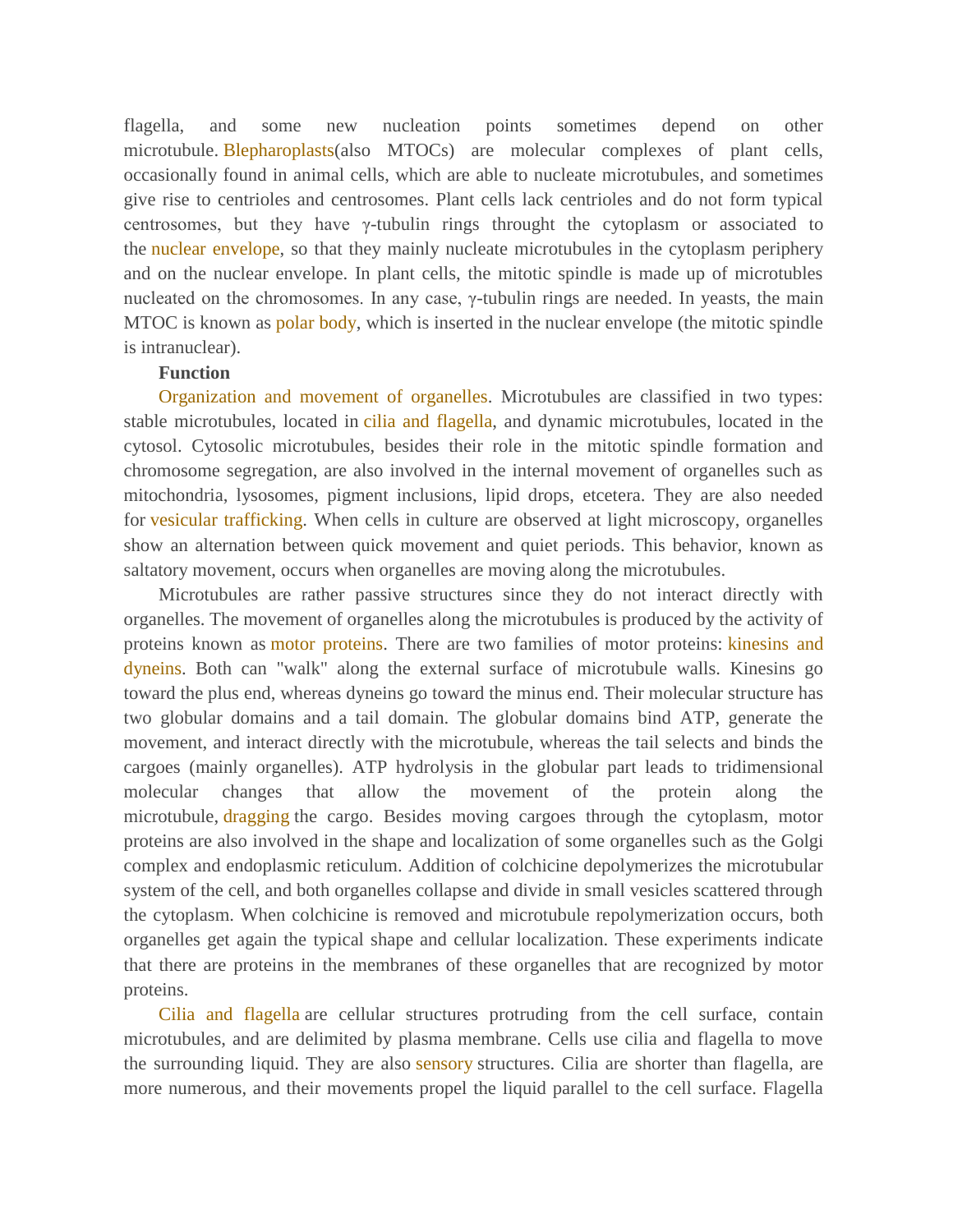move the surrounding liquid perpendicular to the cell surface.

Cilia and flagella are complex structures made up of more than 250 different proteins. Both have a central structure of microtubules known as axoneme, surrounded by the plasma membrane. Axoneme is formed by 9 outer pairs of microtubules, plus a central pair of microtubules. This organization is written down as  $9x2+2$ . Microtubules of the axoneme grow from the microtubules of the basal body. Basal body have 9 triplets of microtubules (i.e. 9x3+0). The axoneme organization is strengthened by a scaffold of proteins. The outer pairs of microtubules of the axoneme are connected between each other by nexin proteins, whereas protein spokes connect the outer pairs with the central pair. The motor protein dynein is located between the outer pairs. Dynein is involved in the movement of cilia and flagella. The movement is a consequence of the sliding of one outer pair over another adjacent one, which forces the bending of the axoneme.

Some type of cilia are known as primary cilia. Primary cilia cannot move, are scarce, and sometimes appear alone in the cells. At least one cilium is present in most of the animal cells studied so far. Primary cilia bear in their membranes many receptors and ionic channels, so that a sensory role has been suggested. Nowadays, both primary and moving cilia are thought to develop a sensory function since both of them have receptors in their membranes.

# **I N T E R M E D I A T E F I L A M E N T S**

Intermediate filaments are one of the components of the cytoskeleton providing mechanical strenght. They are usually anchored to the cell adhesion complexes.

Intermediate filaments are distributed through the cytoplasm, and are also a component of the nuclear envelope.

Intermediate filaments are made up of proteins with three molecular domains: two globular domains and one central straight domain.

There are several types of intermediate filaments, such as keratin.

Intermediate filaments are a primary component of the cytoskeleton. They withstand mechanical stress, mainly stretching. This role is clear in animal cells. In plant cells, however, counteracting mechanical forces is carried out by the cell wall. Intermediate filament proteins have been found in plant cells, but their function is not fully understood.

The diameter of intermediate filaments is 10 to 12 nm, between 7-8 nm of actin filaments and 25 nm of microtubules. That is why the name intermediate. Intermediate filaments are found in the animal cells, but also in plant and fungi (not like long filaments since they have cell wall). Intermediate filaments form a net that spreads from the nuclear envelope to the plasma membrane. They are usually anchored to adhesion cell complexes such as desmosomes, hemidesmosomes and focal adhesions. They are also found inside the nucleus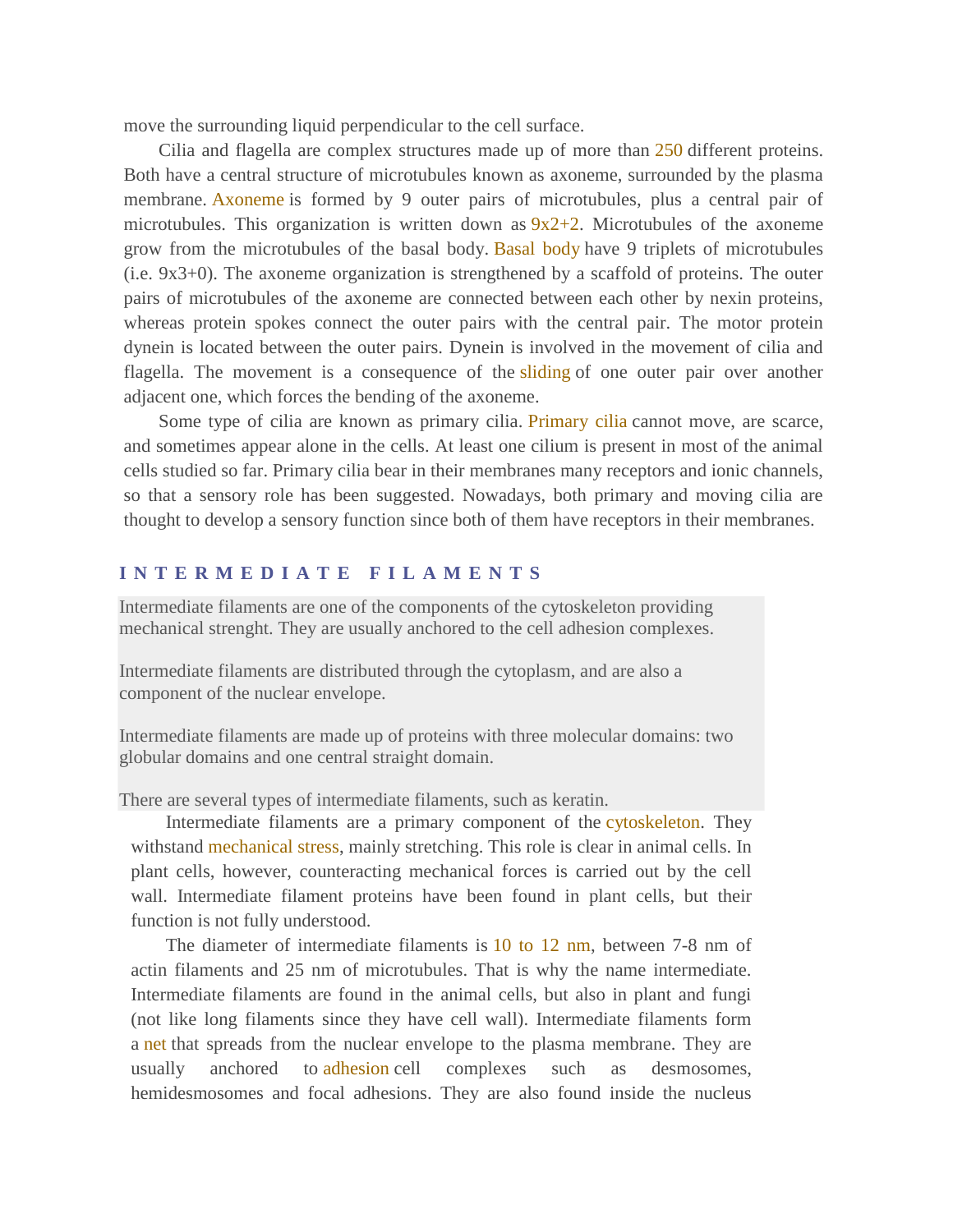as nuclear lamina, a component of the nuclear envelope. Intermediate filaments are abundant in those cells under heavy mechanical stress, such as nerves, muscle cells, and epithelial cells.



Distribution of intermediate filaments in an animal cell in culture.

In humans, there are 70 genes coding for proteins that, after polymerization, become intermediate filaments. These proteins contain a globular domain in the C terminus end, another one in the N-terminus end, and, between them, a large central domain containing about 310-350 amino acids. The central domain shows an  $\alpha$ -helix structure, which is responsible for the association of these proteins to form dimers. Two dimers are laterally associated to form tetramers, and tetramers join to form a sheet of eight tetramers. This sheet rolls over itself (coiled structure of about 10 nm in diameter) and gets aligned with other three to form a basic unit (around 60 nm in lenght), so that several basic units join by their ends to form intermediate filaments like long ropes. The different types of intermediate filaments show proteins with similar central domains, both in size and amino acid sequence. However, the globular domains show differences in amino acid composition and in shape. Globular domains are responsible for the interaction with other cellular proteins.<br>
Globular domain<br>
Globular domain<br>
Globular domain iain<br>Globular domain



Assembling of monomers to form intermediate filaments.

Intermediate filaments are flexible and resistant, two features to withstand mechanical stress. It is estimated that they can be stretched about 250 to 350 % of the resting length, because the monomers may slide over the others. On the